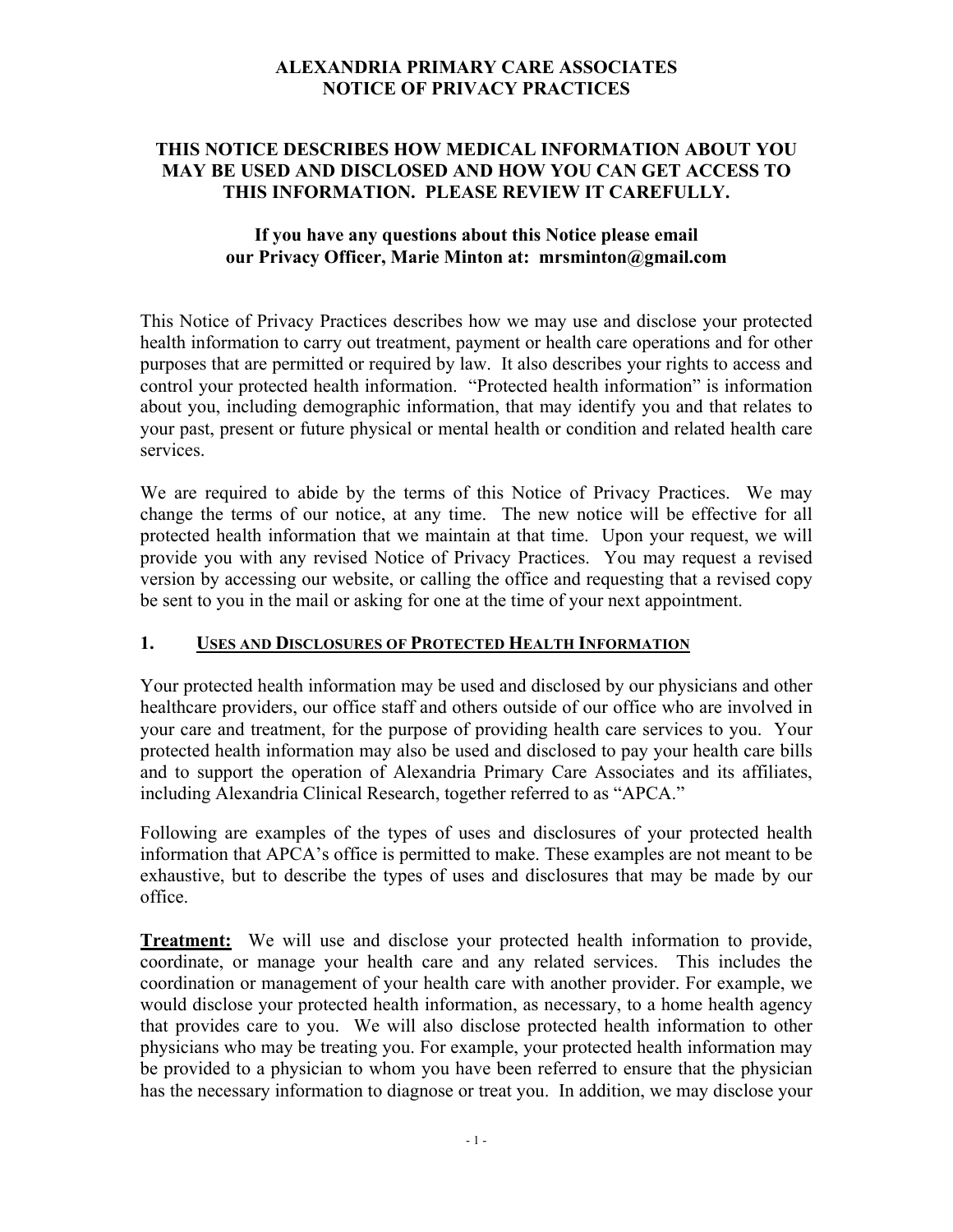protected health information from time-to-time to another physician or health care provider (*e.g.*, a specialist or laboratory) who, at the request of your physician, becomes involved in your care by providing assistance with your health care diagnosis or treatment to your physician.

Payment: Your protected health information will be used and disclosed, as needed, to obtain payment for your health care services provided by us or by another provider. This may include certain activities that your health insurance plan may undertake before it approves or pays for the health care services we recommend for you such as: making a determination of eligibility or coverage for insurance benefits, reviewing services provided to you for medical necessity, and undertaking utilization review activities. For example, obtaining approval for a hospital stay may require that your relevant protected health information be disclosed to the health plan to obtain approval for the hospital admission.

**Health Care Operations:** We may use or disclose, as needed, your protected health information in order to support the business activities of APCA's practice. These activities include, but are not limited to, quality assessment activities, employee review activities, training of medical students, licensing, fundraising activities, and conducting or arranging for other business activities.

We will share your protected health information with third party "business associates" that perform various activities (for example, billing or transcription services) for our practice. Whenever an arrangement between our office and a business associate involves the use or disclosure of your protected health information, we will have a written contract that contains terms that will protect the privacy of your protected health information.

We may use or disclose your protected health information, as necessary, to provide you with information about treatment alternatives or other health-related benefits and services that may be of interest to you, including clinical research performed by our affiliate, Alexandria Clinical Research. You may contact our Privacy Officer to request that these materials not be sent to you.

We may use or disclose your demographic information and the dates that you received treatment from your physician, as necessary, in order to contact you for fundraising activities supported by our office. If you do not want to receive these materials, please contact our Privacy Officer and request that these fundraising materials not be sent to you.

# **Other Permitted and Required Uses and Disclosures That May Be Made Without Your Authorization or Opportunity to Agree or Object**

We may use or disclose your protected health information in the following situations without your authorization or providing you the opportunity to agree or object. These situations include: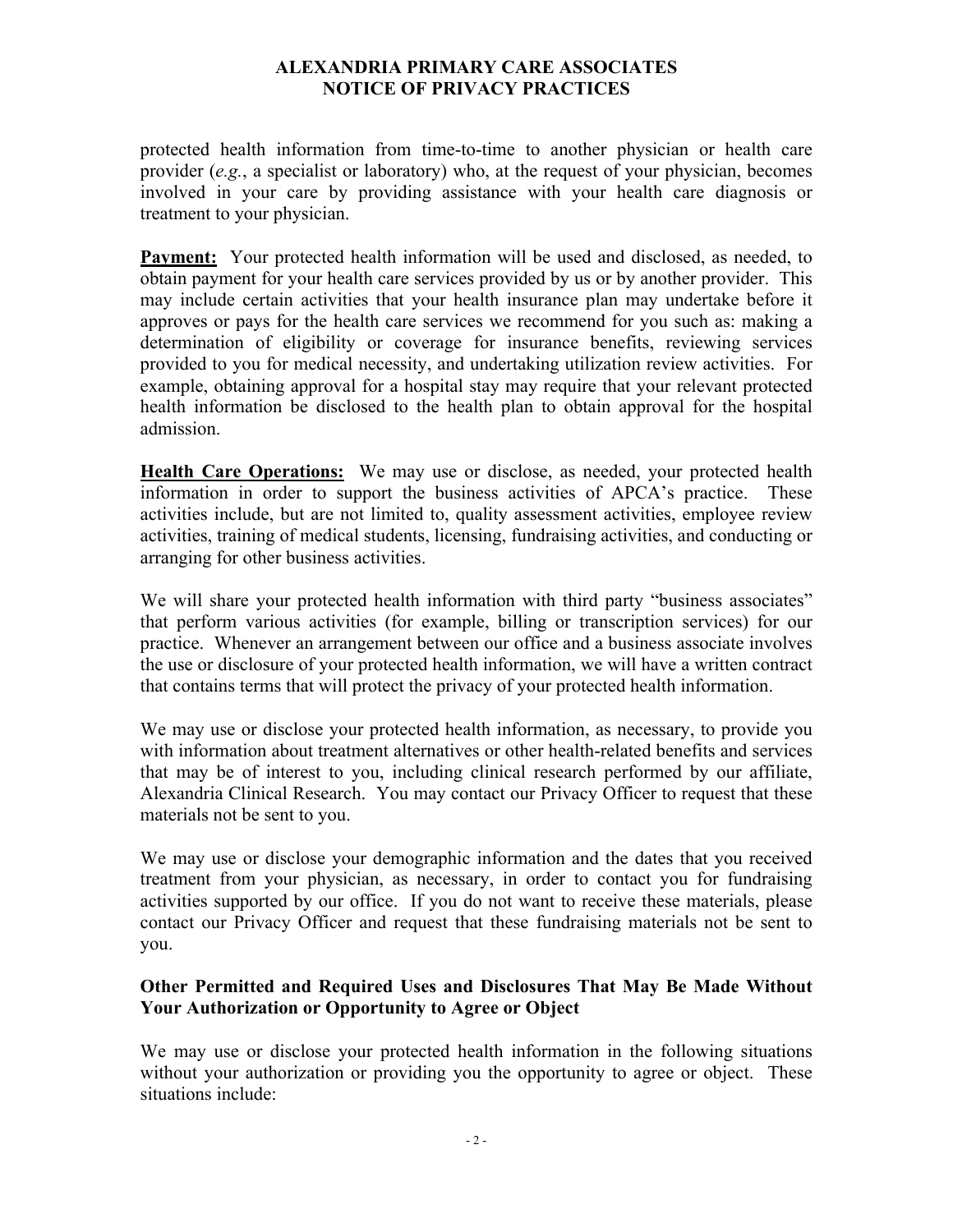**Required By Law:** We may use or disclose your protected health information to the extent that the use or disclosure is required by law. The use or disclosure will be made in compliance with the law and will be limited to the relevant requirements of the law. You will be notified, if required by law, of any such uses or disclosures.

**Public Health:** We may disclose your protected health information for public health activities and purposes to a public health authority that is permitted by law to collect or receive the information. For example, a disclosure may be made for the purpose of preventing or controlling disease, injury or disability.

**Communicable Diseases:** We may disclose your protected health information, if authorized by law, to a person who may have been exposed to a communicable disease or may otherwise be at risk of contracting or spreading the disease or condition.

**Health Oversight:** We may disclose protected health information to a health oversight agency for activities authorized by law, such as audits, investigations, and inspections. Oversight agencies seeking this information include government agencies that oversee the health care system, government benefit programs, other government regulatory programs and civil rights laws.

**Abuse or Neglect:** We may disclose your protected health information to a public health authority that is authorized by law to receive reports of child abuse or neglect. In addition, we may disclose your protected health information if we believe that you have been a victim of abuse, neglect or domestic violence to the governmental entity or agency authorized to receive such information. In this case, the disclosure will be made consistent with the requirements of applicable federal and state laws.

**Food and Drug Administration:** We may disclose your protected health information to a person or company required by the Food and Drug Administration for the purpose of quality, safety, or effectiveness of FDA-regulated products or activities including, to report adverse events, product defects or problems, biologic product deviations, to track products; to enable product recalls; to make repairs or replacements, or to conduct post marketing surveillance, as required.

**Legal Proceedings:** We may disclose protected health information in the course of any judicial or administrative proceeding, in response to an order of a court or administrative tribunal (to the extent such disclosure is expressly authorized), or in certain conditions in response to a subpoena, discovery request or other lawful process.

**Law Enforcement:** We may also disclose protected health information, so long as applicable legal requirements are met, for law enforcement purposes. These law enforcement purposes include (1) legal processes and otherwise required by law, (2) limited information requests for identification and location purposes, (3) pertaining to victims of a crime, (4) suspicion that death has occurred as a result of criminal conduct,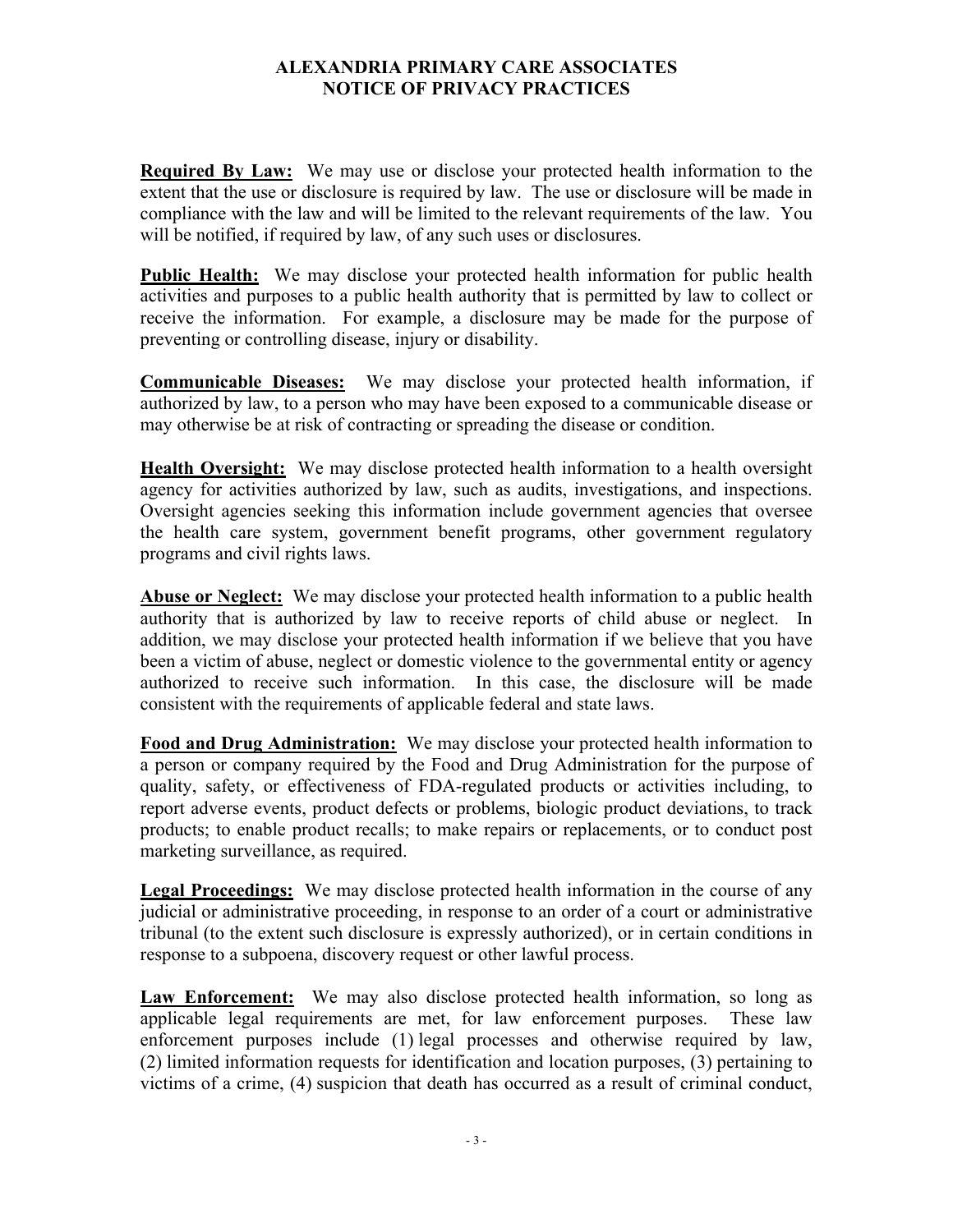(5) in the event that a crime occurs on the premises of our practice, and (6) medical emergency (not on our practice's premises) and it is likely that a crime has occurred.

**Coroners, Funeral Directors, and Organ Donation:** We may disclose protected health information to a coroner or medical examiner for identification purposes, determining cause of death or for the coroner or medical examiner to perform other duties authorized by law. We may also disclose protected health information to a funeral director, as authorized by law, in order to permit the funeral director to carry out their duties. We may disclose such information in reasonable anticipation of death. Protected health information may be used and disclosed for cadaveric organ, eye or tissue donation purposes.

**Research:** We may disclose your protected health information to researchers when their research has been approved by an institutional review board that has reviewed the research proposal and established protocols to ensure the privacy of your protected health information.

**Criminal Activity:** Consistent with applicable federal and state laws, we may disclose your protected health information, if we believe that the use or disclosure is necessary to prevent or lessen a serious and imminent threat to the health or safety of a person or the public. We may also disclose protected health information if it is necessary for law enforcement authorities to identify or apprehend an individual.

**Military Activity and National Security:** When the appropriate conditions apply, we may use or disclose protected health information of individuals who are Armed Forces personnel (1) for activities deemed necessary by appropriate military command authorities; (2) for the purpose of a determination by the Department of Veterans Affairs of your eligibility for benefits, or (3) to foreign military authority if you are a member of that foreign military services. We may also disclose your protected health information to authorized federal officials for conducting national security and intelligence activities, including for the provision of protective services to the President or others legally authorized.

**Workers' Compensation:** We may disclose your protected health information as authorized to comply with workers' compensation laws and other similar legallyestablished programs.

**Inmates:** We may use or disclose your protected health information if you are an inmate of a correctional facility and your physician created or received your protected health information in the course of providing care to you.

### **Uses and Disclosures of Protected Health Information Based upon Your Written Authorization**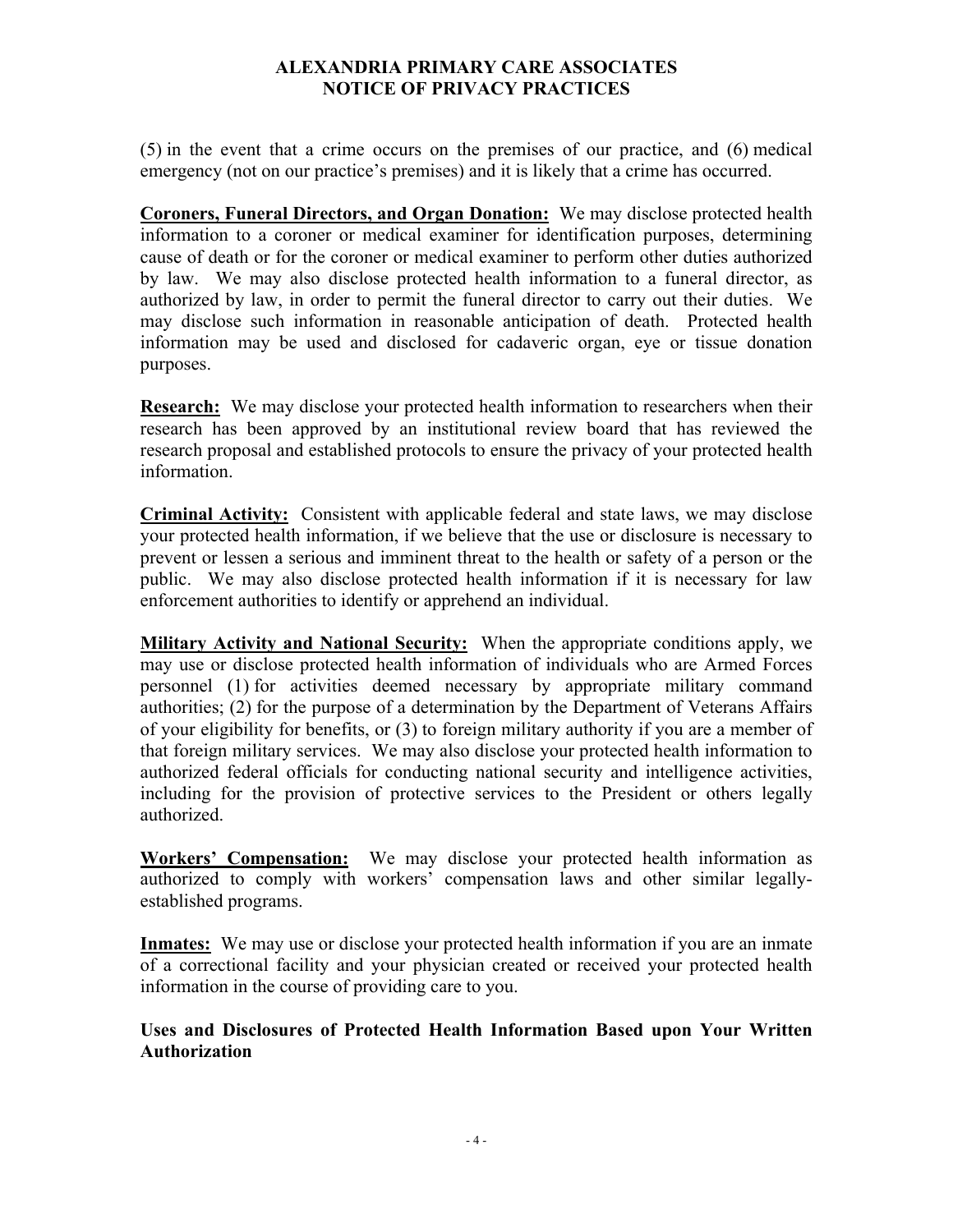Other uses and disclosures of your protected health information will be made only with your written authorization, unless otherwise permitted or required by law as described below. You may revoke this authorization in writing at any time. If you revoke your authorization, we will no longer use or disclose your protected health information for the reasons covered by your written authorization. Please understand that we are unable to take back any disclosures already made with your authorization.

# **Other Permitted and Required Uses and Disclosures That Require Providing You the Opportunity to Agree or Object**

We may use and disclose your protected health information in the following instances. You have the opportunity to agree or object to the use or disclosure of all or part of your protected health information. If you are not present or able to agree or object to the use or disclosure of the protected health information, then your physician may, using professional judgement, determine whether the disclosure is in your best interest.

**Others Involved in Your Health Care or Payment for your Care:** Unless you object, we may disclose to a member of your family, a relative, a close friend or any other person you identify, your protected health information that directly relates to that person's involvement in your health care. If you are unable to agree or object to such a disclosure, we may disclose such information as necessary if we determine that it is in your best interest based on our professional judgment. We may use or disclose protected health information to notify or assist in notifying a family member, personal representative or any other person that is responsible for your care of your location, general condition or death. Finally, we may use or disclose your protected health information to an authorized public or private entity to assist in disaster relief efforts and to coordinate uses and disclosures to family or other individuals involved in your health care.

# **2. YOUR RIGHTS**

Following is a statement of your rights with respect to your protected health information and a brief description of how you may exercise these rights.

**You have the right to inspect and copy your protected health information.** This means you may inspect and obtain a copy of protected health information about you for so long as we maintain the protected health information. You may obtain your medical record that contains medical and billing records and any other records that your physician and the practice uses for making decisions about you. As permitted by federal or state law, we may charge you a reasonable copy fee for a copy of your records.

Under federal law, however, you may not inspect or copy the following records: psychotherapy notes; information compiled in reasonable anticipation of, or use in, a civil, criminal, or administrative action or proceeding; and laboratory results that are subject to law that prohibits access to protected health information. Depending on the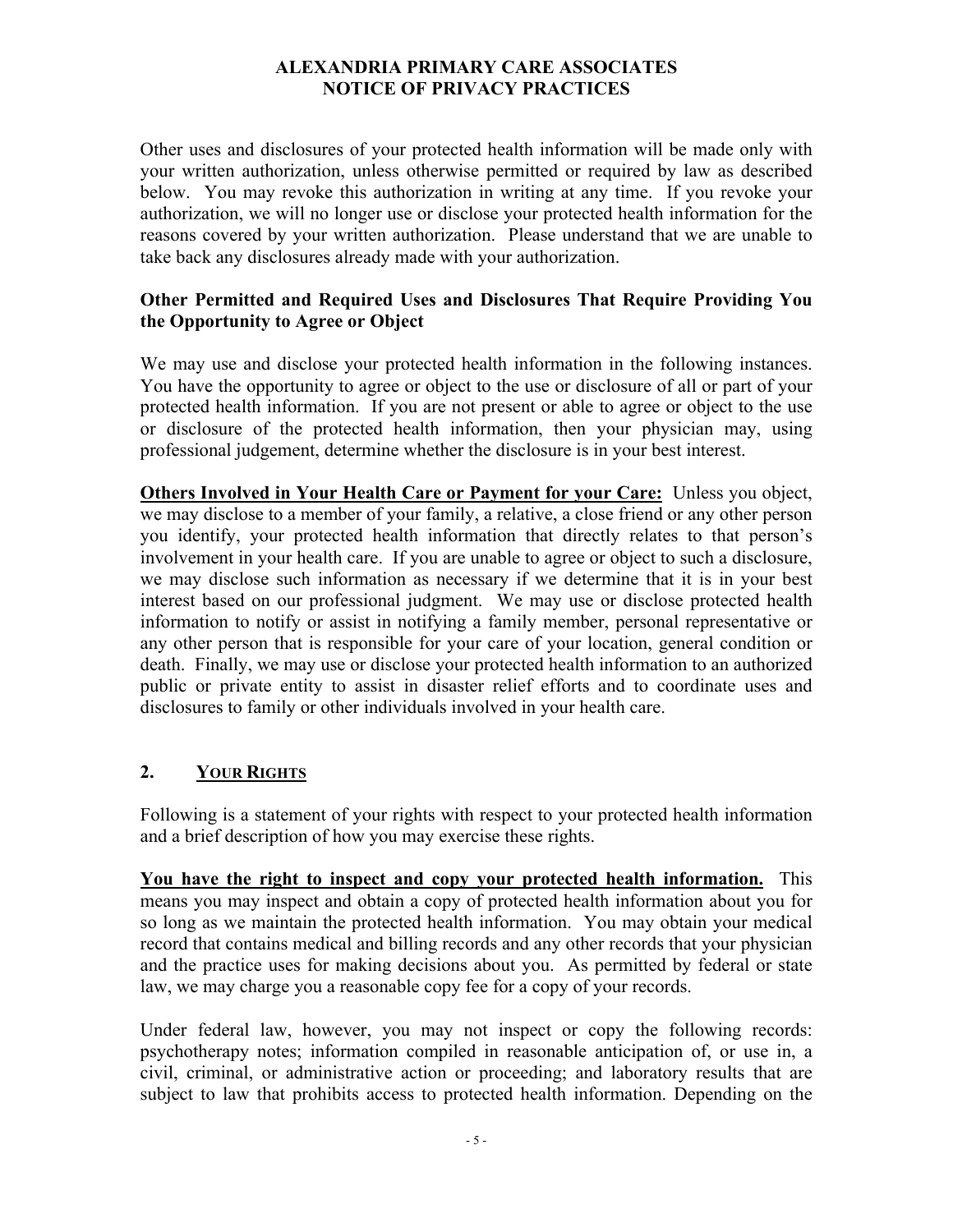circumstances, a decision to deny access may be reviewable. In some circumstances, you may have a right to have this decision reviewed. Please contact our Privacy Officer if you have questions about access to your medical record.

#### **You have the right to request a restriction of your protected health information**.

This means you may ask us not to use or disclose any part of your protected health information for the purposes of treatment, payment or health care operations. You may also request that any part of your protected health information not be disclosed to family members or friends who may be involved in your care or for notification purposes as described in this Notice of Privacy Practices. Your request must state the specific restriction requested and to whom you want the restriction to apply.

Your physician is not required to agree to a restriction that you may request. If your physician does agree to the requested restriction, we may not use or disclose your protected health information in violation of that restriction unless it is needed to provide emergency treatment. With this in mind, please discuss any restriction you wish to request with your physician.

**You have the right to request to receive confidential communications from us by alternative means or at an alternative location.** We will accommodate reasonable requests. We may also condition this accommodation by asking you for information as to how payment will be handled or specification of an alternative address or other method of contact. We will not request an explanation from you as to the basis for the request. Please make this request in writing to our Privacy Officer.

**You may have the right to have your physician amend your protected health information.** This means you may request an amendment of protected health information about you in a designated record set for so long as we maintain this information. In certain cases, we may deny your request for an amendment. If we deny your request for amendment, you have the right to file a statement of disagreement with us and we may prepare a rebuttal to your statement and will provide you with a copy of any such rebuttal. Please contact our Privacy Officer if you have questions about amending your medical record.

**You have the right to receive an accounting of certain disclosures we have made, if any, of your protected health information**. This right applies to disclosures for purposes other than treatment, payment or health care operations as described in this Notice of Privacy Practices. It excludes disclosures we may have made to you if you authorized us to make the disclosure, for a facility directory, to family members or friends involved in your care, or for notification purposes, for national security or intelligence, to law enforcement (as provided in the privacy rule) or correctional facilities, as part of a limited data set disclosure. You have the right to receive specific information regarding these disclosures that occur after April 14, 2003. The right to receive this information is subject to certain exceptions, restrictions and limitations.